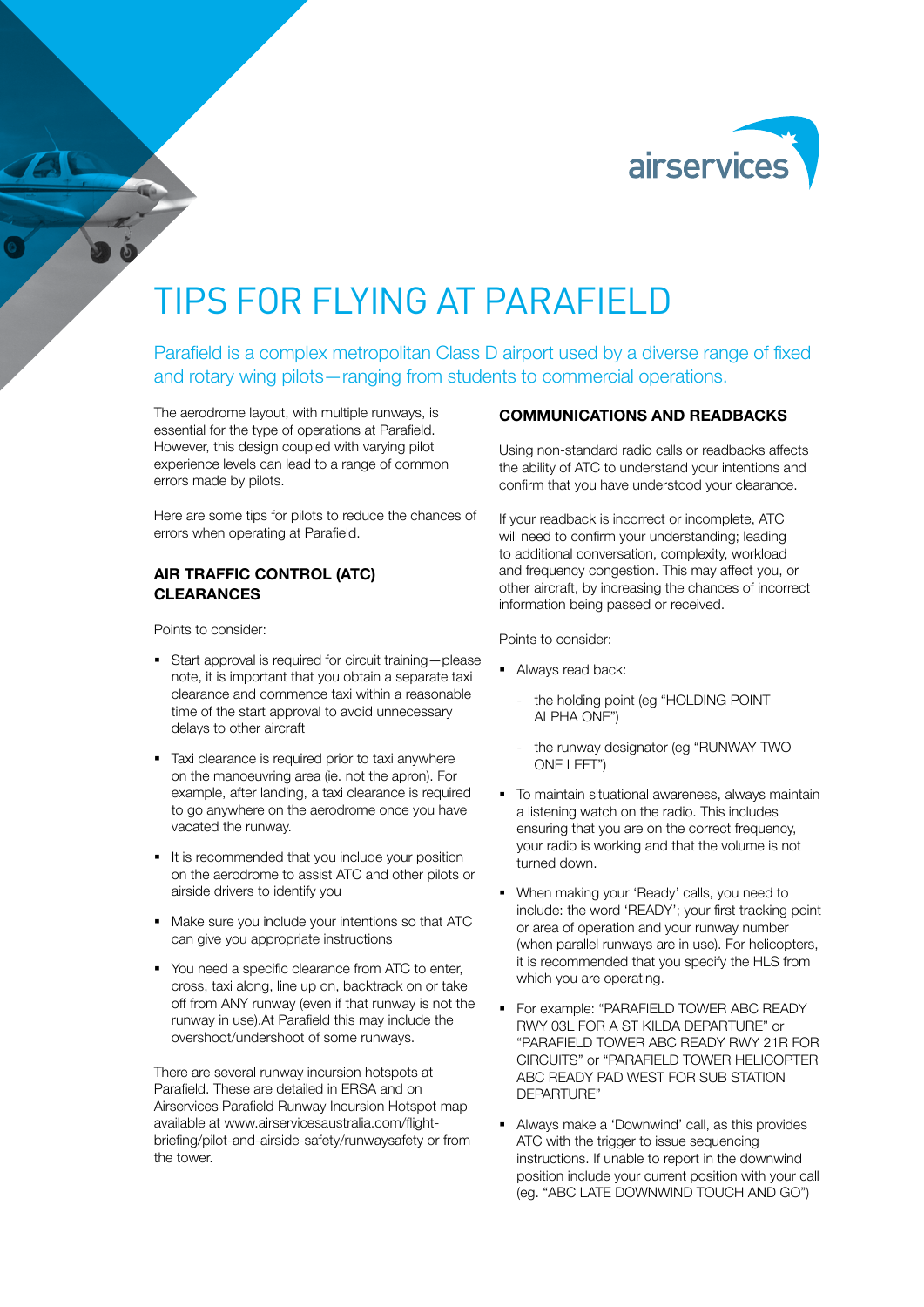- If you are unable to comply with any ATC instruction or clearance, inform ATC immediately.
- When requesting a traffic update advise your position (eg. "ABC UPWIND, REQUEST TRAFFIC")

HOLDING POINT is the final destination of a taxi clearance for departure. This is where you make your 'Ready' call, before being cleared to enter the runway and take off.

HOLD SHORT OF is an intermediate holding point on your taxi route. You will need to get further taxi clearance from this location, including a clearance to enter or cross any runways.

## COMPLIANCE WITH ATC INSTRUCTIONS

ATC issues clearances and instructions to ensure the safe and efficient management of all traffic. Air traffic controllers also provide traffic information to aircraft when the information is warranted by the proximity of the aircraft. This will allow you to adjust your speed or track to avoid the traffic by a safe distance.

Points to consider:

If ATC pass traffic information, acknowledge the instruction and then you must sight the traffic so that you can comply with ATC instructions and maintain separation from the traffic. If you lose sight of the traffic, you must inform ATC immediately.

- When ATC instructs you to 'TURN LEFT/RIGHT', ATC expects you will commence the turn as soon as practicable (unless the instruction is preceded with 'WHEN READY')
- When ATC instructs you to descend, you must commence descent within one minute of receiving that instruction from ATC (unless the instruction specifies a later time or place or you are issued a visual approach). If you want to delay your descent to assist in avoiding traffic, or are unable to comply with a descent instruction or clearance, advise ATC immediately
- If ATC gives you an instruction to 'FOLLOW' another aircraft, it requires that you sight the preceding aircraft and regulate your speed and approach path to maintain separation from that aircraft. If you can't sight and identify the preceding aircraft, you must advise ATC immediately

ATC are required to maintain a runway separation standard between aircraft. Although this standard changes depending on aircraft type, at Parafield a good rule of thumb is that a single engine light aircraft in front of you will need to be 600M ahead of you and airborne from the runway before ATC can clear you for a touch and go. If you adjust your speed and profile to remain 900M behind (as a guide, PF RWY 03R/21L is 1279 M long), that will generally allow enough room for the preceding aircraft to slow down and reconfigure for its touch and go.



#### Diagram 1: Parafield CCT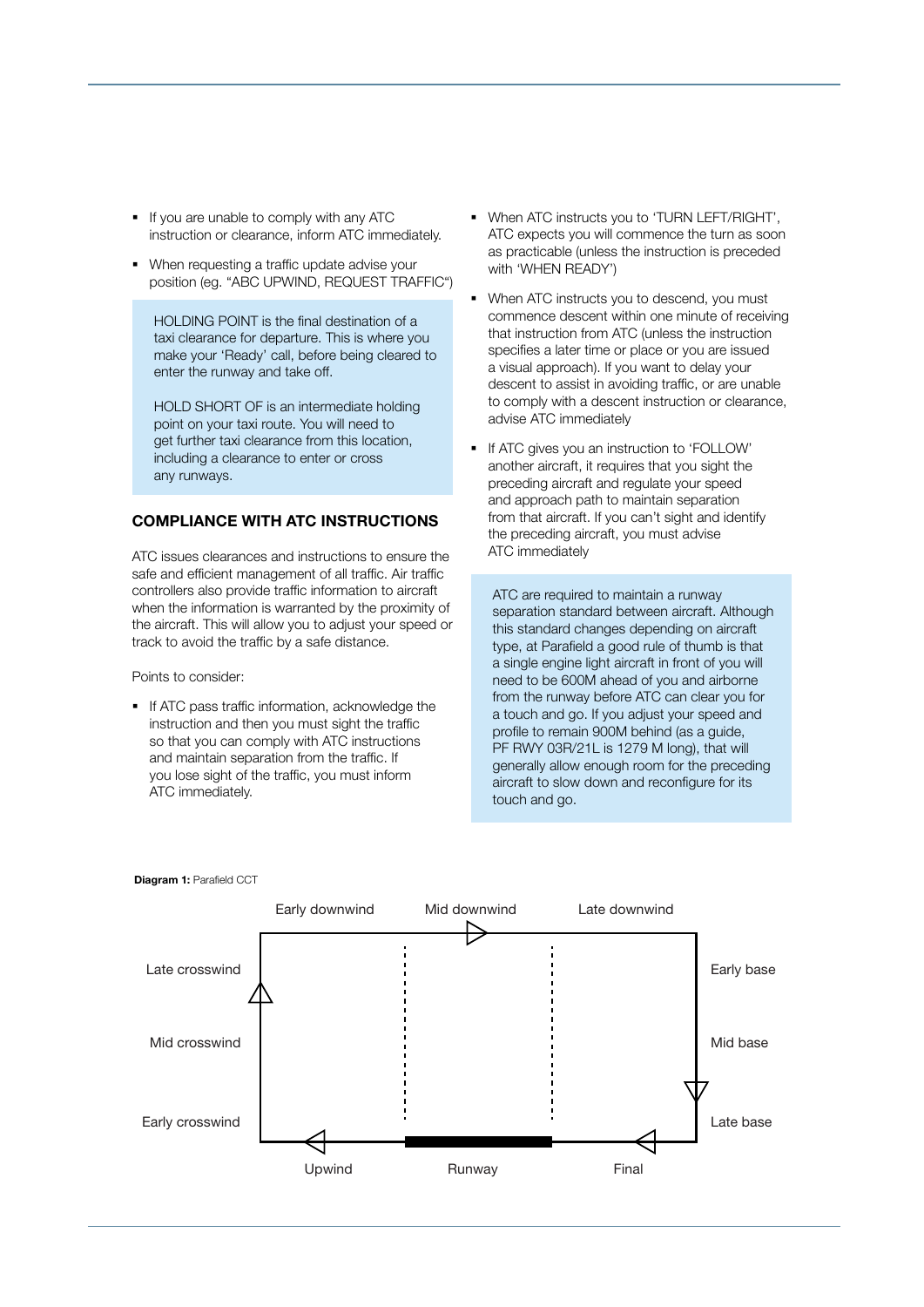- **Ensure that all legs of your circuit are to the** correct runway and not to the parallel runway. Maintain the runway centrelines as accurately as possible. It is important not to 'drift' towards the upwind or final leg of the other parallel runway.
- After landing, vacate the runway via the first suitable taxiway and taxi clear of the runway strip (outside of the gable markers).

## PROCEDURES

Refer to ERSA for details on local procedures for Parafield. Common errors include:

- Not maintaining the correct altitude on departure
	- SKI departures: the departure altitude is 1000ft and,
	- SUB departures: 1000ft then climb to 1500ft depending on the runway in use.
- Not considering other aircraft types both fixed wing and helicopter pilots should consider the other type in relation to relative speed and weight of aircraft when maintaining their spacing
- Where helicopter operations have been advised via ATIS or ATC directed transmission, fixed wing aircraft are to fly outside of the helicopter circuit as depicted in ERSA. Early crosswind or base turns may conflict with helicopters.
- Be aware that helicopters may track inbound from SKI to Parafield at 500ft
- Check ERSA to ensure you operate to the correct circuit runway as circuit runways change between day and night and within controlled or CTAF operations.
- Parafield Control Zone is adjacent to Class C airspace (AD CTR and EDN CTR) operating fast moving heavy aircraft. Pilots must exercise vigilance to avoid unauthorised entry into Class C airspace.

### MORE INFORMATION

Airservices has a range of information to assist pilots on topics including runway safety, airspace infringements, operating in Class D airspace and working with ATC. These products are available at: [www.airservicesaustralia.com/flight-briefing/](http://www.airservicesaustralia.com/flight-briefing/pilot‑and‑airside‑safety) [pilot‑and‑airside‑safety](http://www.airservicesaustralia.com/flight-briefing/pilot‑and‑airside‑safety)

CASA's OnTrack program provides pilots with information on operating at Parafield and other aerodromes. OnTrack is available at: [ontrack.casa.gov.au](http://ontrack.casa.gov.au)

Information correct at time of printing. Refer to AIP, ERSA, DAP and NOTAM for current, authoritative information. For more information contact [safety.](mailto:safety.promotions@airservicesaustralia.com) [promotions@airservicesaustralia.com](mailto:safety.promotions@airservicesaustralia.com)